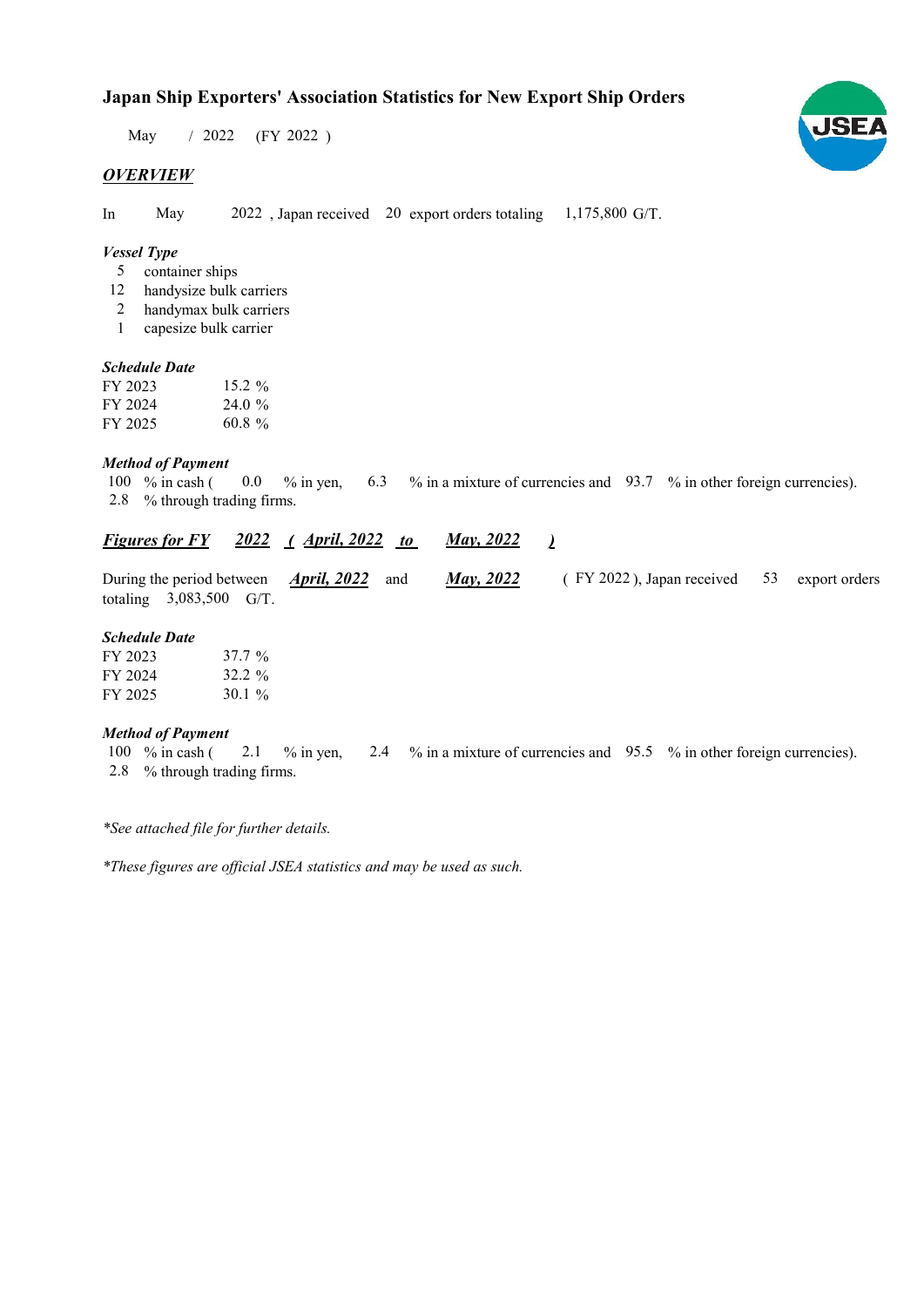# New Export Orders Placed in May 2022 (FY 2022) Based on Fiscal Year

JSEA (June 2022)

| Description           | Apr 21 to Mar 22 |            | Apr 21 to Jan 22 |            | February 2022 |         | March 2022 |           | April 2022 |           | May 2022  |           | Apr 22 to May 22 |           | Jan 22 to May 22 |           |
|-----------------------|------------------|------------|------------------|------------|---------------|---------|------------|-----------|------------|-----------|-----------|-----------|------------------|-----------|------------------|-----------|
|                       | No.              | G/T        | No.              | G/T        | No.           | G/T     | No.        | G/T       | No.        | G/T       | No.       | G/T       | No.              | G/T       | No.              | G/T       |
| General Cargos        | 69               | 4,083,060  | 54               | 3,307,070  |               | 148,000 | 13.        | 627,990   | 13         | 1,130,100 |           | 715,000   | 18               | 1,845,100 | 34 <sub>1</sub>  | 2,631,080 |
| <b>Bulk Carriers</b>  | 218              | 9,162,110  | 174              | 7,697,410  | 8             | 265,200 | 36         | 1,199,500 | 18         | 709,000   | 15        | 460,800   | 33               | 1,169,800 | 88               | 3,133,210 |
| Tankers               | 24               | 0.042,630  | 24               | 1,042,630  | $\Omega$      |         |            |           |            | 68,600    |           |           |                  | 68,600    |                  | 99,200    |
| Combined Carriers     |                  |            |                  |            |               |         |            |           |            |           |           |           |                  |           |                  | $\Omega$  |
| Others                |                  | 11.400     |                  | 1.400      | $\Omega$      |         |            |           |            |           |           |           |                  |           |                  | 2,100     |
| Total                 | 313              | 14.299.200 | 254              | 12,058,510 | 10            | 413,200 | 49         | 1,827,490 | 33         | 1.907.700 | <b>20</b> | 1,175,800 | 53               | 3,083,500 | 126 <sub>1</sub> | 5,865,590 |
| FY 2021 / FY 2020 (%) |                  | $*159.8$   |                  | 186.4      |               | 42.5    |            | 121.2     |            | 110.5     |           | 68.6      |                  | 89.6      |                  | ** 82.3   |
| In CGT                |                  | 6,679,128  |                  | 5,530,618  |               | 209,177 |            | 939,333   |            | 908,390   |           | 536,474   |                  | 1,444,864 |                  | 2,836,431 |

*Figures for shipbuilding orders of 500 G/T and over for export as steel vessels placed with JSEA members are covered.*

\*FY 2021/FY2020

\*\*Calendar Year 2022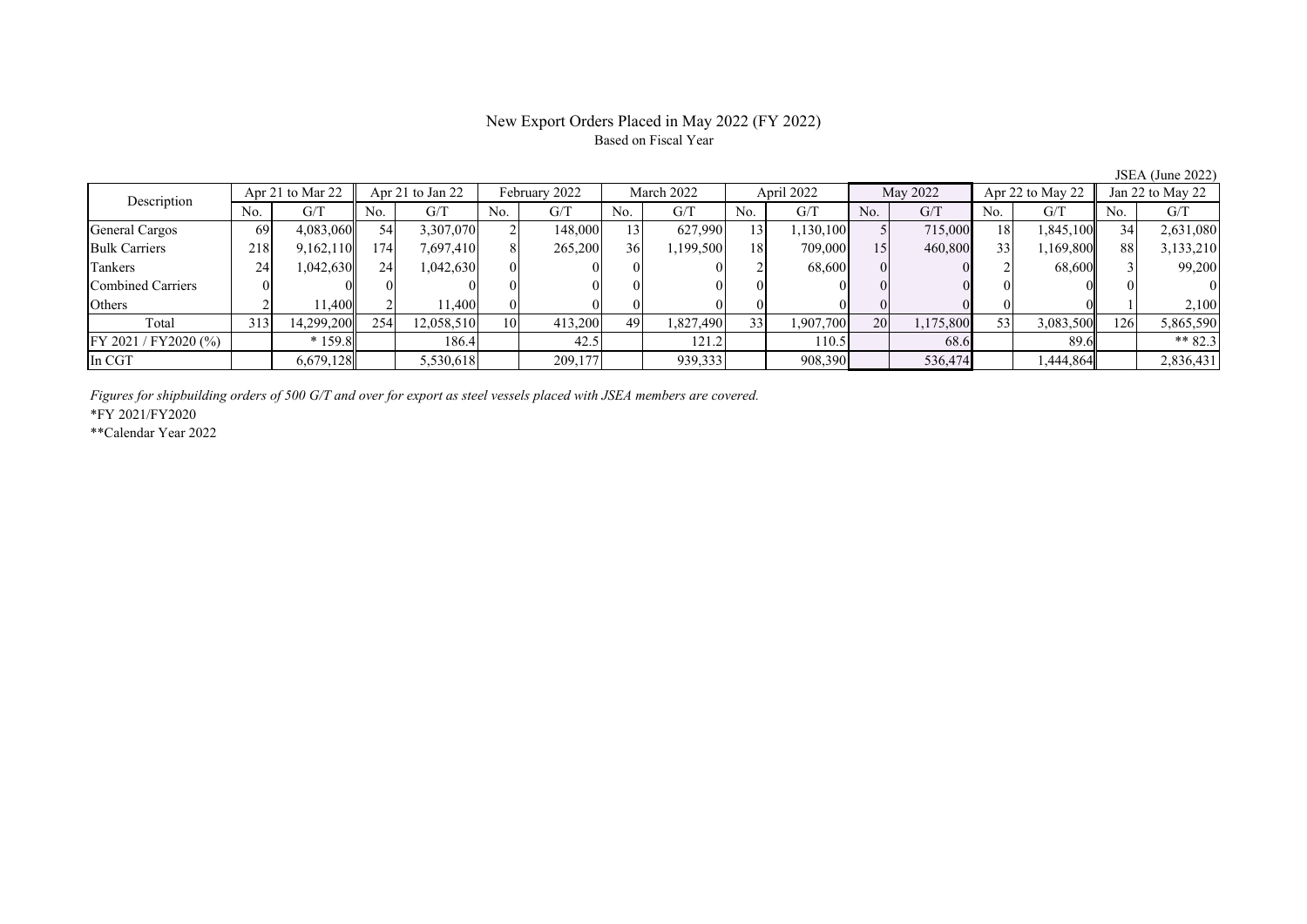# Export Ships Delivered in May 2022 (FY 2022) Based on Fiscal Year

JSEA (June 2022)

| Description           | Apr 21 to Mar 22 |           | Apr 21 to Jan 22 |           | February 2022 |         | March 2022 |         | April 2022 |         | May 2022 |         | Apr 22 to May 22 |           | Jan 22 to May 22 |           |
|-----------------------|------------------|-----------|------------------|-----------|---------------|---------|------------|---------|------------|---------|----------|---------|------------------|-----------|------------------|-----------|
|                       | No.              | G/T       | No.              | G/T       | No.           | G/T     | No.        | G/T     | No.        | G/T     | No.      | G/T     | No.              | G/T       | No.              | G/T       |
| <b>General Cargos</b> | 33               | .840.875  | 28               | 1,535,577 |               | 170,345 |            | 134,953 |            | 118,524 |          | 54,050  |                  | 172,574   |                  | 496,530   |
| <b>Bulk Carriers</b>  | 124              | 5,070,387 | 102              | 4,133,817 |               | 416,884 |            | 519,686 |            | 352,312 | 11       | 510,205 | 19               | 862,517   | 50               | 2,167,877 |
| Tankers               | 32               | 2,341,148 | 26               | 1,910,226 |               | 91.927  |            | 338,995 |            | 94,982  |          | 1,946   |                  | 96,928    |                  | 888,695   |
| Combined Carriers     |                  |           |                  |           |               |         |            |         |            |         |          |         |                  |           |                  |           |
| Others                |                  | 1,238     |                  | 1,238     |               |         |            |         |            |         |          |         |                  |           |                  |           |
| Total                 | 190              | 9,253,648 | 157              | 7,580,858 | 17            | 679,156 | 16         | 993,634 | 12.        | 565,818 | 14       | 566,201 | 26               | 1,132,019 | 74               | 3,553,102 |
| FY 2021 / FY 2020 (%) |                  | $*91.1$   |                  | 93.9      |               | 100.6   |            | 70.2    |            | 141.4   |          | 62.5    |                  | 86.7      |                  | ** $80.5$ |
| In CGT                |                  | 4,149,263 |                  | 3,400,070 |               | 352,955 |            | 396,238 |            | 257,722 |          | 262,503 |                  | 520,225   |                  | 1,592,683 |

*Deliveries of new shipbuilding orders of 500 G/T and over for export as steel vessels placed with JSEA members are covered.*

\*FY 2021/FY2020

\*\*Calendar Year 2022